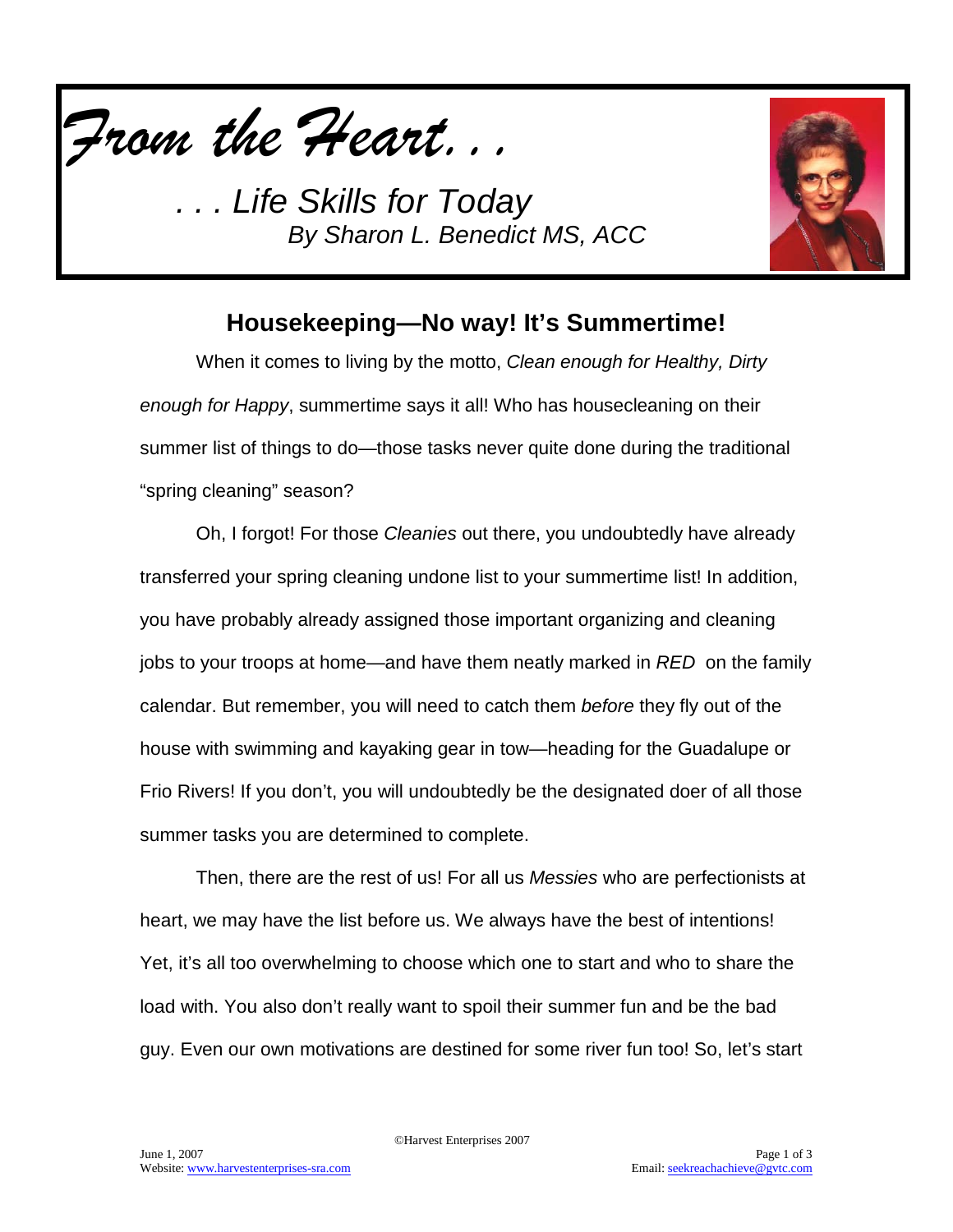the summer out right. Kayaking first; maybe Fiesta Texas next; then, we'll really get down to that housecleaning list. Just don't misplace it as you fly out the door!

### **How do you see yourself—as a** *Cleanie* **or a** *Messie***?** Both

are generally very creative, intelligent and nice people. For the cleanie, there is no such thing as clutter or dust. Yet, experience tells us that many times the difference between order and clutter is simply our perspective. For a messie, clutter can become almost invisible after living with it so long. And we all know that chronic clutter does more than anything to drain one's energy, motivation and commitment.

Talking about perspective, let's look a little closer at the distinctions

between a *Cleanie* and *Messie*. Sandra Felton, the master maven of

housekeeping for messies [\(http://www.messies.com/\)](http://www.messies.com/), defines a variety of

styles—Perfectionist, Rebellious, Relaxed, Sentimental, Spartan, Clean, Safe,

Old-Fashioned, and Idealistic.

How we do housekeeping has everything to do with whether we are a

"messie" or a "cleanie"; and how our personality styles impact our perspective

and attitude. Felton, founder of Messies Anonymous, defines each as follows:

**Messie** = We all know them. They are the people who never seem to get control of their housework and their time, the type who need all day to accomplish nothing. They live in dread of opening a closet door, for fear they will be buried under an avalanche of canned goods, flashlight batteries, tissue boxes, and stockings with only one run that might come in handy someday for something. (Well, you never know.)

**Cleanie** = Unlike Messies, Cleanies have mental schedules they themselves are not aware of. Their minds are like computers going down their list of things to do. The power that activates the computer is in the eyes. Again and again they say, "When I see…" or "If it looks dirty, I…."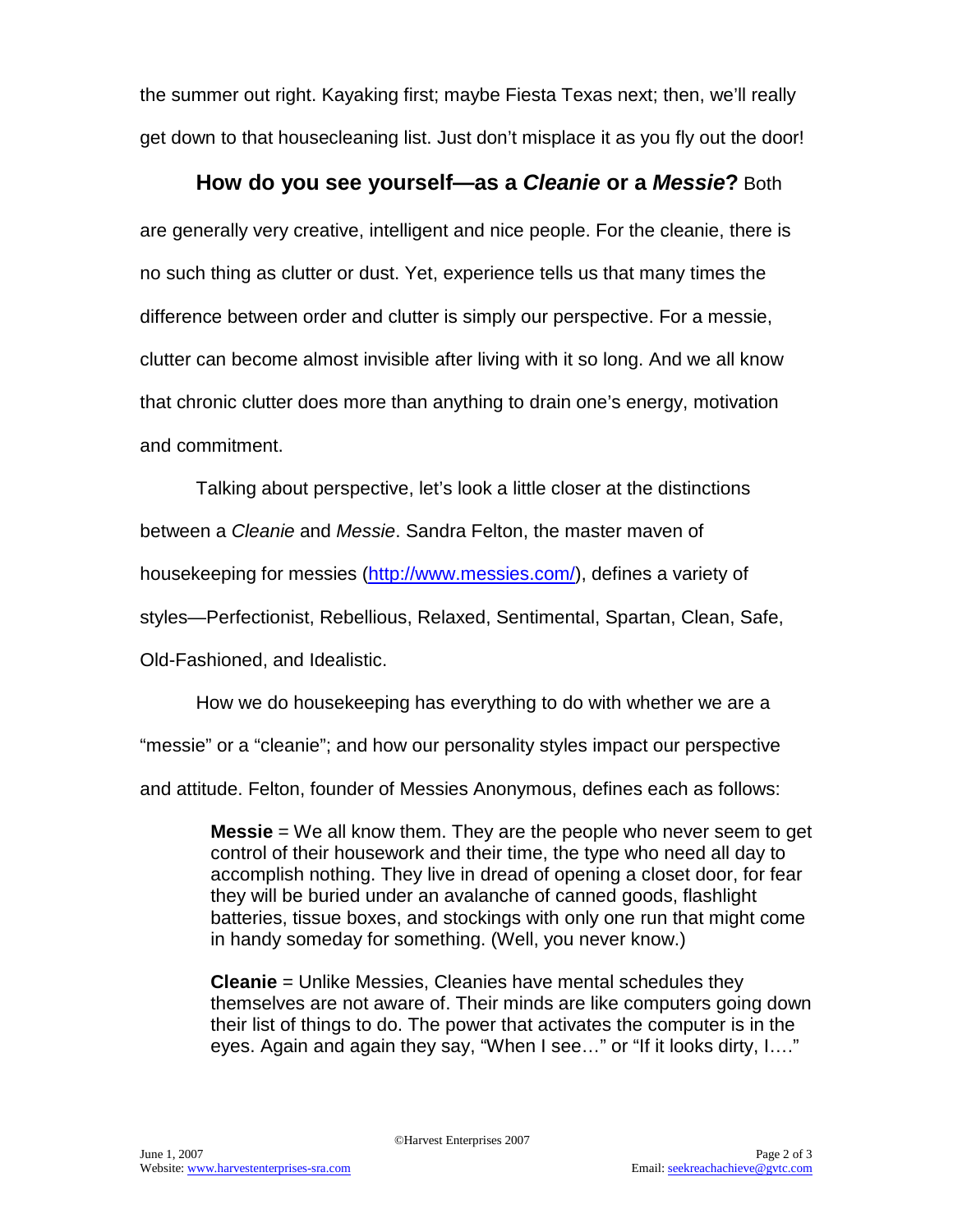Messies learn the "how to" best by observing cleanies in action. So, find a "cleanie" friend and get the grand cleaning tour in action; and start setting up your own committed routine. And of course, involve those in your family. Who wants to do it all by themselves? Surely, not us messies!

In the next issue, you will have an opportunity to more clearly pinpoint how you see yourself—either as a *Cleanie* or a *Messie*; and if a messie, which style you may favor the most. In the meantime, for those who hate housekeeping, ask yourself this question, "How can I change my perspective of housekeeping from being an intolerable chore to put off as long as possible, to pacing myself into an established routine, bringing order & harmony into my home and surroundings?

#### Resources:

Davidson, Jeff. *The Joy of Simple Living.* 1999.

- Felton, Sandra. *Living organized, proven steps for a clutter-free and beautiful home*. Revell. 2005.
- Felton, Sandra. *Messie No More, Understanding and Overcoming the Roadblocks to Being Organized*. Revell. 2004.
- Felton, Sandra. *The New Messies Manual: The Procrastinator's Guide to Good Housekeeping.* Revell. 2000.
- Haley, Graham and Rosemary Haley. *Haley's Cleaning Hints*. 2004.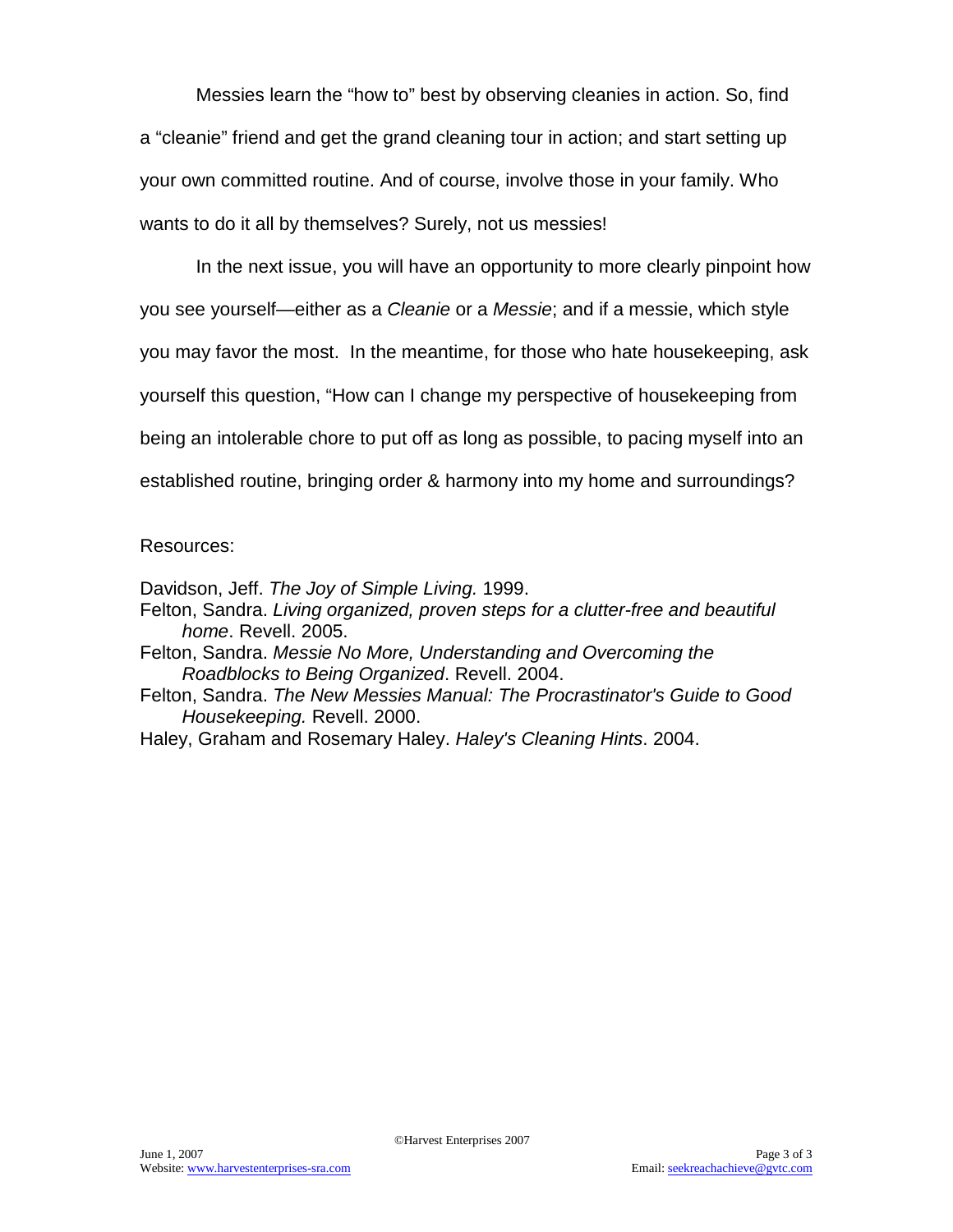



# *Cleanies & Messies*

**How do you see yourself—as a** *Cleanie* **or a** *Messie***?** Remember, I asked this question last week. You also were given a glimpse into the perspective and distinctions between them. Let's now look a little closer at these distinctions coined by Sandra Felton, the master maven of housekeeping for messies [\(http://www.messies.com/\)](http://www.messies.com/).

*Cleanies* have very definite routines. The word, Organized, is actually their calling card—bordering close to perfection, hopefully without being chronically obsessed and a pain in the you know what for everyone else. They have well defined "to do" lists, notebooks, boxes they work with to keep themselves and others organized and on schedule. They are also flexible enough when certain jobs can't get done but can easily be moved to another day and time. They then just easily get back on schedule. Although there may be times when certain items are out of place but not for long, there really is no such thing as clutter or dust. Yet, again, experience tells us that the difference between order and clutter is simply our perspective.

Felton defined *Messies* in a variety of styles—Perfectionist, Rebellious, Relaxed, Sentimental, Spartan, Clean, Safe, Old-Fashioned, and Idealistic. Although both *Cleanies* and *Messies* can have the same positive qualities, such as creativity,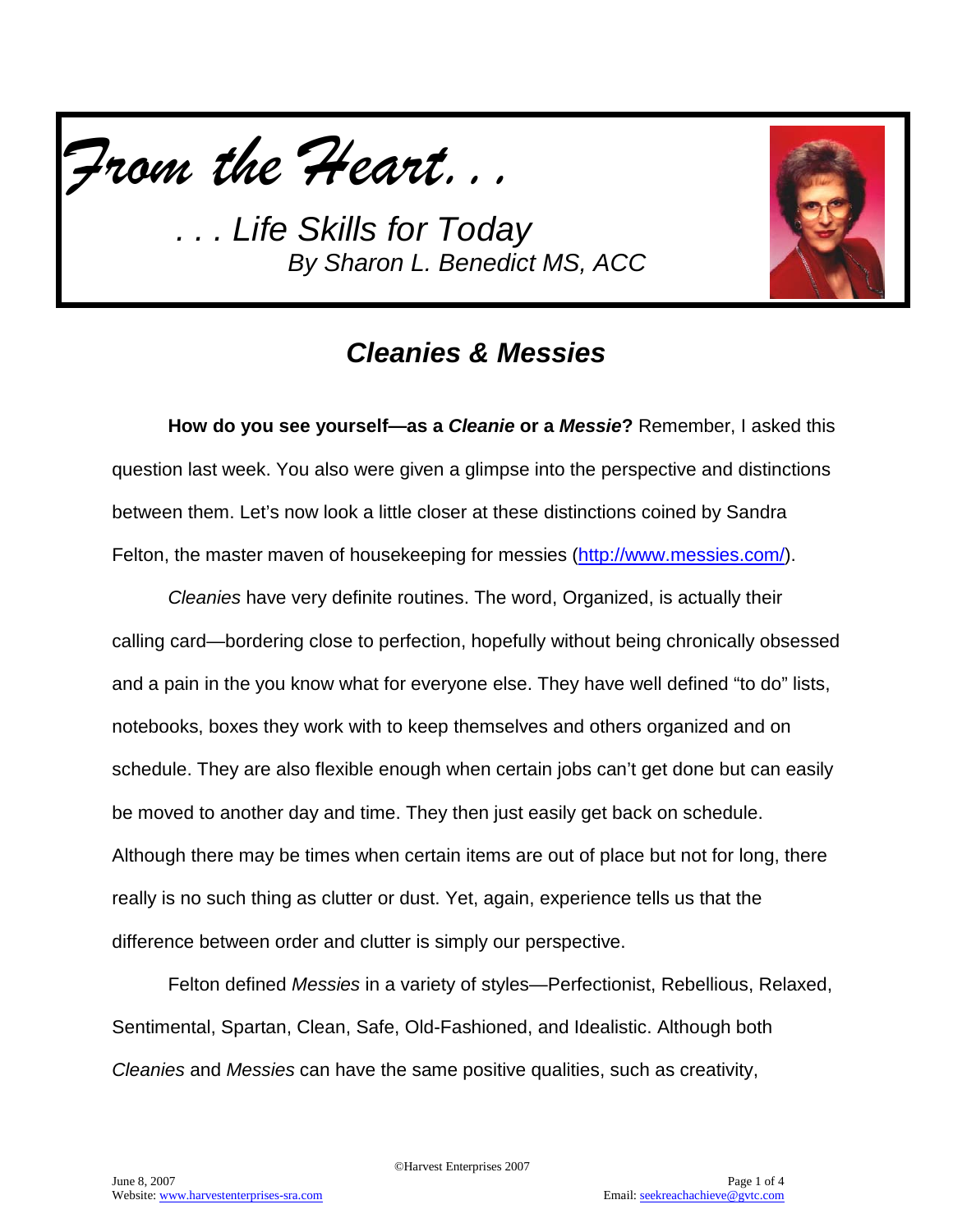intelligence, kindness, and generosity, there are significant differences between their housekeeping behaviors. Again, how we do housekeeping has everything to do with whether we are a "messie" or a "cleanie"; and how our personality styles impact our perspective & attitude.

So, here's your chance to discover whether you are a *Cleanie* or one of a variety of *Messies* styles like most of us. Check out the scoring chart accompanying this article. In the world of housekeeping, we can score ourselves anywhere from 0-10—zero meaning disaster, ten meaning perfection, and average somewhere around six. *Cleanies* routinely rate themselves from 7 to 10. *Messies* rarely get close within the low side of 7-9. You decide. Extremes of zero or ten are never a desirable goal. Yet, like with all other daily life skills, you can find balance in this world too.

So, take this moment to rate yourself according to Felton's description of a *Cleanie* and *Messie* [\(www.messies.com\)](http://www.messies.com/). You will notice that c*leanies* are in a singular category of their own; no need for subcategories. By all means, if you are one of those wonderful c*leanies*, say so and be proud of it! We *messies* need to learn all your special tricks. Whether you consider yourself a *cleanie* or a *messie*—after you mark your scores, write down what you have discovered about yourself and any changes in routine you may want to make, if any. Then, share your thoughts with your family or close friend.

Remember, *Messies* learn the "how to" best by observing cleanies in action. So again, find a "*Cleanie*" friend and get the grand cleaning tour in action; and start setting up your own committed routine. And of course, involve those in your family. Who wants to do it all by themselves? Surely, not us *Messies*!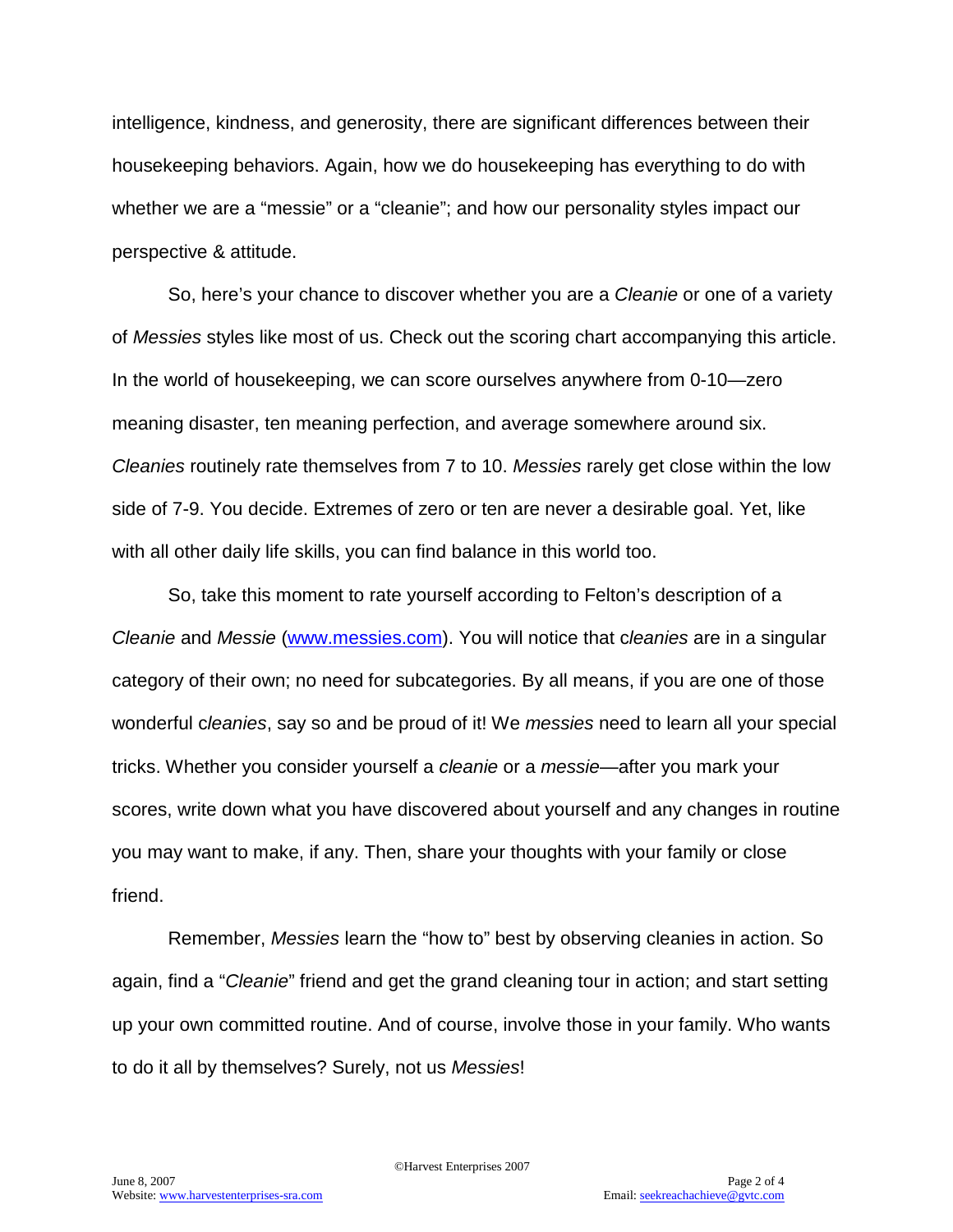Felton asks us to keep in mind,

### *"Learning to keep house is like learning to dance. If there is no feeling for the music, there is only mechanical movement."*

Even with housekeeping, being present in the moment makes each job a little easier and actually enjoyable. *So, when the music is turned on and the mop is out, dance along, be in the moment!*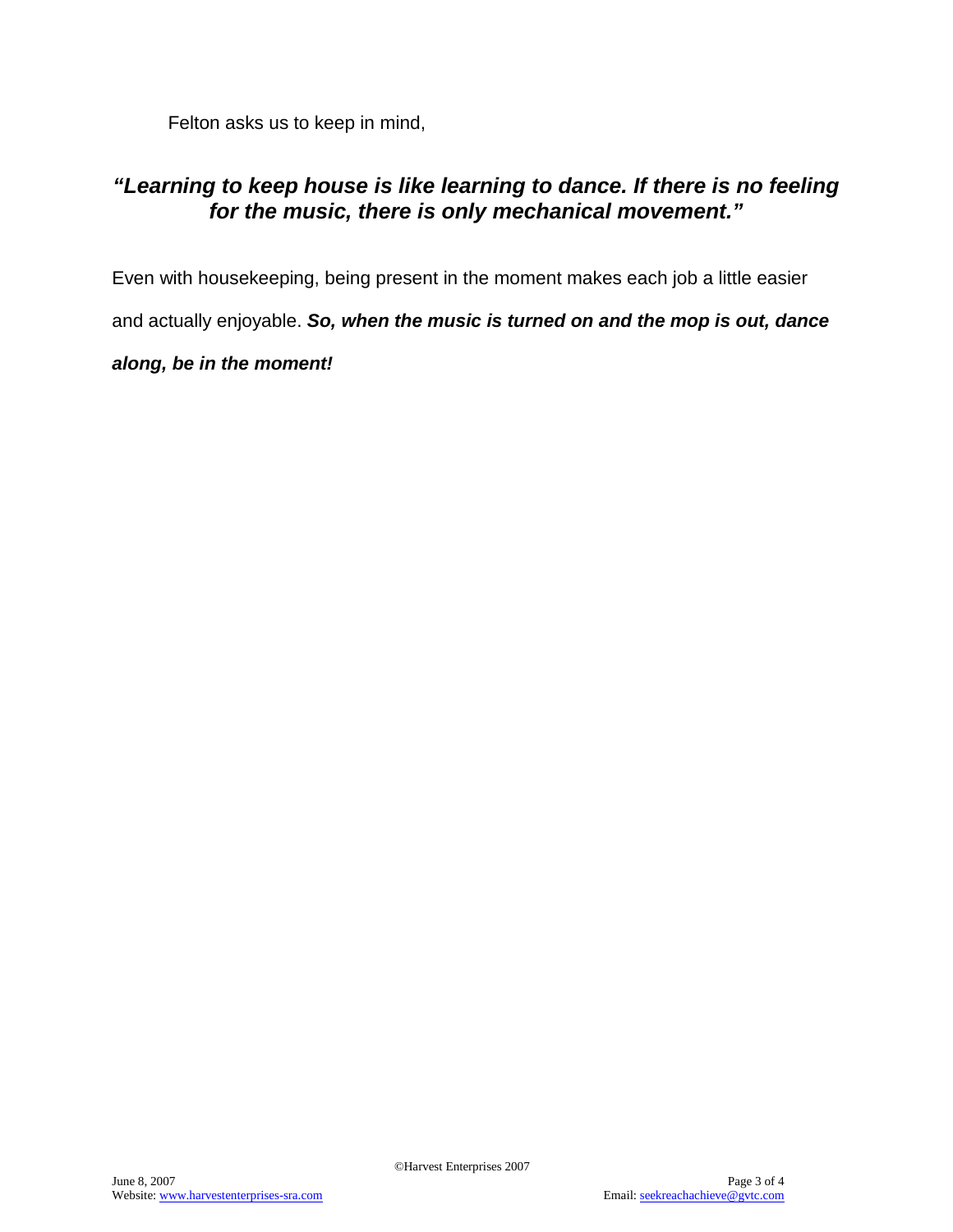| Are you a Cleanie or a Messie?<br>(score how you see yourself; then write down what you have discovered.)                                                                                                                                                                                                                                                                                                                                                                                                                                       |   |         |         |       |    |
|-------------------------------------------------------------------------------------------------------------------------------------------------------------------------------------------------------------------------------------------------------------------------------------------------------------------------------------------------------------------------------------------------------------------------------------------------------------------------------------------------------------------------------------------------|---|---------|---------|-------|----|
| <b>Description</b>                                                                                                                                                                                                                                                                                                                                                                                                                                                                                                                              | 0 | $1 - 3$ | $4 - 6$ | $7-9$ | 10 |
| <b>Cleanie</b><br>Have very definite routines. Organized is their calling card-have well defined "to do" lists,<br>notebooks, boxes. Confident at using cleaning shortcuts. Flexible enough to move a task to another<br>day and time; then just easily get back on schedule. On purpose, uses those "little minutes" to keep<br>things clean and orderly to avoid cleaning marathons. Visually oriented & aware—something is<br>never out of place too long; really no such thing as clutter or dust. Don't understand how Messies<br>survive. |   |         |         |       |    |
| <b>Perfectionist Messies</b><br>Very high standards for individual jobs. Yet, indecisive about approach to tasks. So, they decide not<br>to decide.                                                                                                                                                                                                                                                                                                                                                                                             |   |         |         |       |    |
| <b>Rebellious Messies</b><br>Although they know what they need to do, they refuse to do it. Sometimes determined to be<br>independent from the way "Mom" told them to do it way back when.                                                                                                                                                                                                                                                                                                                                                      |   |         |         |       |    |
| <b>Relaxed Messies</b><br>Rationalizes that the world outside is hostile and home is their place to relax. So things are let go.<br>The home then actually becomes hostile with clutteractually making others and sometimes<br>themselves feel unwelcome in their home.                                                                                                                                                                                                                                                                         |   |         |         |       |    |
| <b>Sentimental Messies</b><br>Every scrap brought home is precious and valuable. You never know when you will need it. So, the<br>piles grow and every drawer has loads of undeveloped film of precious memories.                                                                                                                                                                                                                                                                                                                               |   |         |         |       |    |
| <b>Spartan Messies</b><br>They cut out or lock up the things they need because it will just mean more to care for. They usually<br>don't get rid of things just exclude them from care. "Out of mind; out of sight!"                                                                                                                                                                                                                                                                                                                            |   |         |         |       |    |
| <b>Clean Messies</b><br>As long as things are clean they can be left out like clean clothes in a basket, not folded; dishes<br>washed but left out on counter. But they are clean!                                                                                                                                                                                                                                                                                                                                                              |   |         |         |       |    |
| <b>Safe Messies</b><br>Leaves bed unmade so it can air out better. The floors are not waxed because they might slip and<br>fall. Dishes not dried by hand because air drying is more sanitary; so they stay out. One cannot be<br>too careful.                                                                                                                                                                                                                                                                                                  |   |         |         |       |    |
| <b>Old-Fashioned Messies</b><br>Just love to do things the old-fashioned waylike scrubbing the floor on their hands and knees.<br>Some are appropriate but not just for old-fashioned sake. They lose out on new technology or<br>simple ways to ease the task.                                                                                                                                                                                                                                                                                 |   |         |         |       |    |
| <b>Idealistic Messies</b><br>Their heads are in the cloudsgreat thoughts and ideas but results either don't appear or are<br>disastrous. Tuned to loftier things, seldom notice the relationship between their messy home and<br>their fading dreams.                                                                                                                                                                                                                                                                                           |   |         |         |       |    |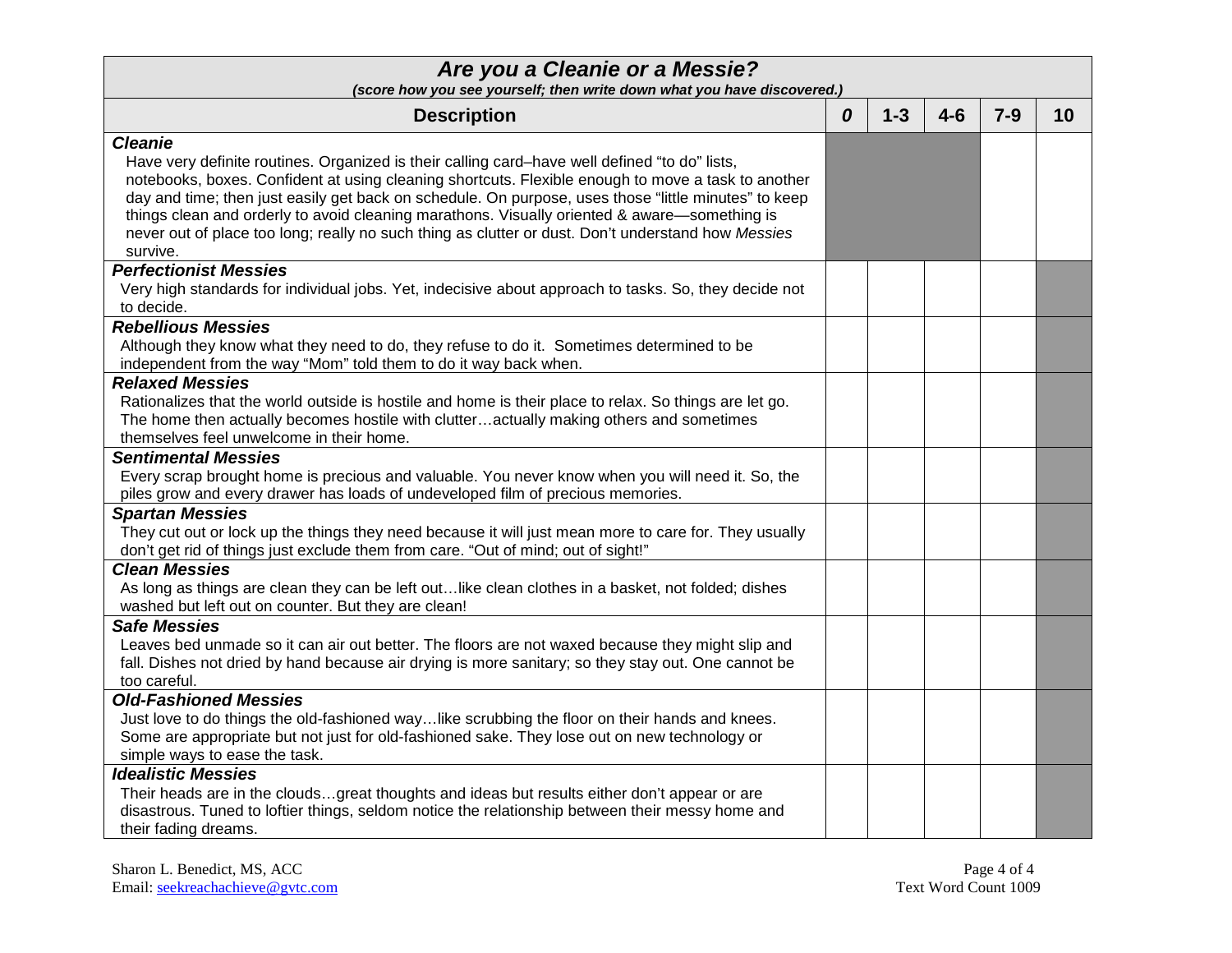



# *Cleanies, Messies & Personality Style*

Is it only procrastination, disorganization or both that causes clutter? Is there another reason for being a *Messie* or a *Cleanie*? Might your personality style influence your housekeeping "want to?" I think so; and so does Sandra Felton, the master maven of housekeeping for *Messies* [\(http://www.messies.com/\)](http://www.messies.com/).

Remember those DISC personality styles covered in an earlier article? Well, both *Cleanies*  and *Messies* can have any combination of personality styles—one primary and another more secondary. Whatever combination, we all have certain behavioral strengths and weaknesses depending on our values, genetics, and childhood through adult life role models & experiences. In addition, your style will be altered somewhat by your focus or setting—personal or professional, workplace, home, school, social. Yet, the strength and weakness with each style for the *Cleanie*  and *Messie* are played out differently. *Messies* have to work harder at encouraging their strengths and working with or around their weaknesses.

As a short review, DISC is an acronym for the four personality styles created by Hippocrates around 400BC (Choleric, Sanguine, Phlegmatic, Melancholy); then developed by Dr. William Marston, one of the foremost psychologists of the twentieth century. Dr. Marston extensively studied the characteristics, patterns and responses of thousands of individuals. From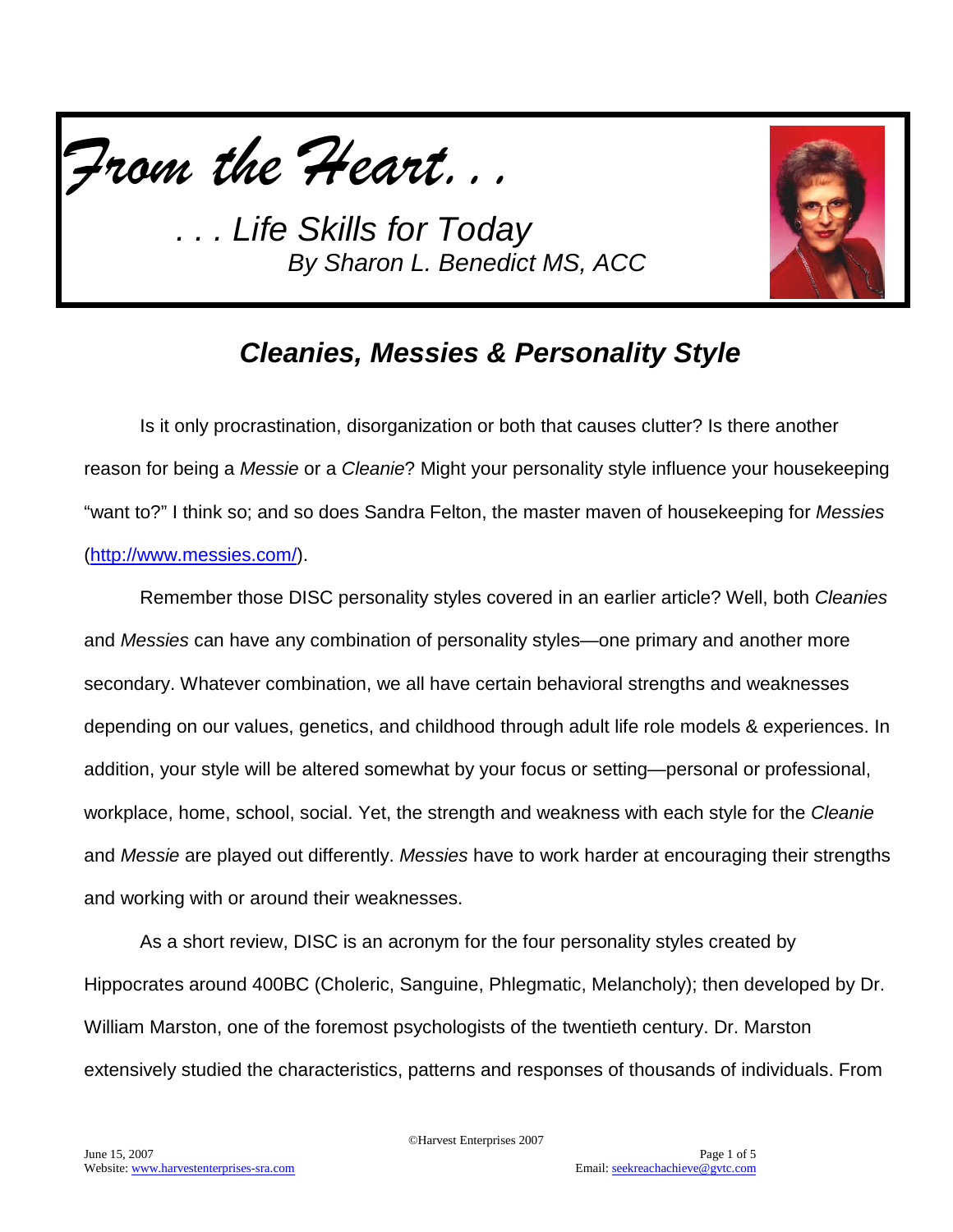this research, Marston wrote "The Emotions of Normal People." He then developed an assessment to measure these four important behavioral factors. Martson's acronym, DISC, represent these four personality/behavioral styles—**Dominance, Influence, Steadiness,** 

#### **Compliance**.

DISC is a universal language of behavior that has been validated in over 25 countries since Marston introduced the model in 1928. DISC provides a neutral language to allow the discussion of individual behavioral differences; it is not a "label" that is placed on individuals. DISC identifies how four behavioral factors interact and emphasizes the strengths and uniqueness of each individual; and helps us to more successfully navigate relationships and life.

For the primary **Dominant personality style**, they are direct, decisive, problem solver, risk taker; self-starter, innovator, and excellent organizer. They challenge the status quo. They, however, may overstep authority, display an argumentative attitude, dislike routine, and attempt too much at once.

For the **Influential style**, they are enthusiastic, trusting, optimistic, persuasive, talkative, impulsive, and emotional. They are also creative problem solvers, great encouragers, motivate others to achieve, have a positive sense of humor, negotiate conflicts, and are peacemakers at heart. Yet, they may be more concerned with popularity than tangible results, are inattentive to detail, overuse gestures and facial expressions, and tend to listen only when it is convenient.

For the **Steadiness style**, they very good listeners, team players, possessive, steady, predictable, understanding, and friendly. They are also reliable and dependable, a loyal team worker, compliant toward authority, patient and empathetic, and good at hold a grudge, sensitive to criticism, and have difficulty establishing priorities.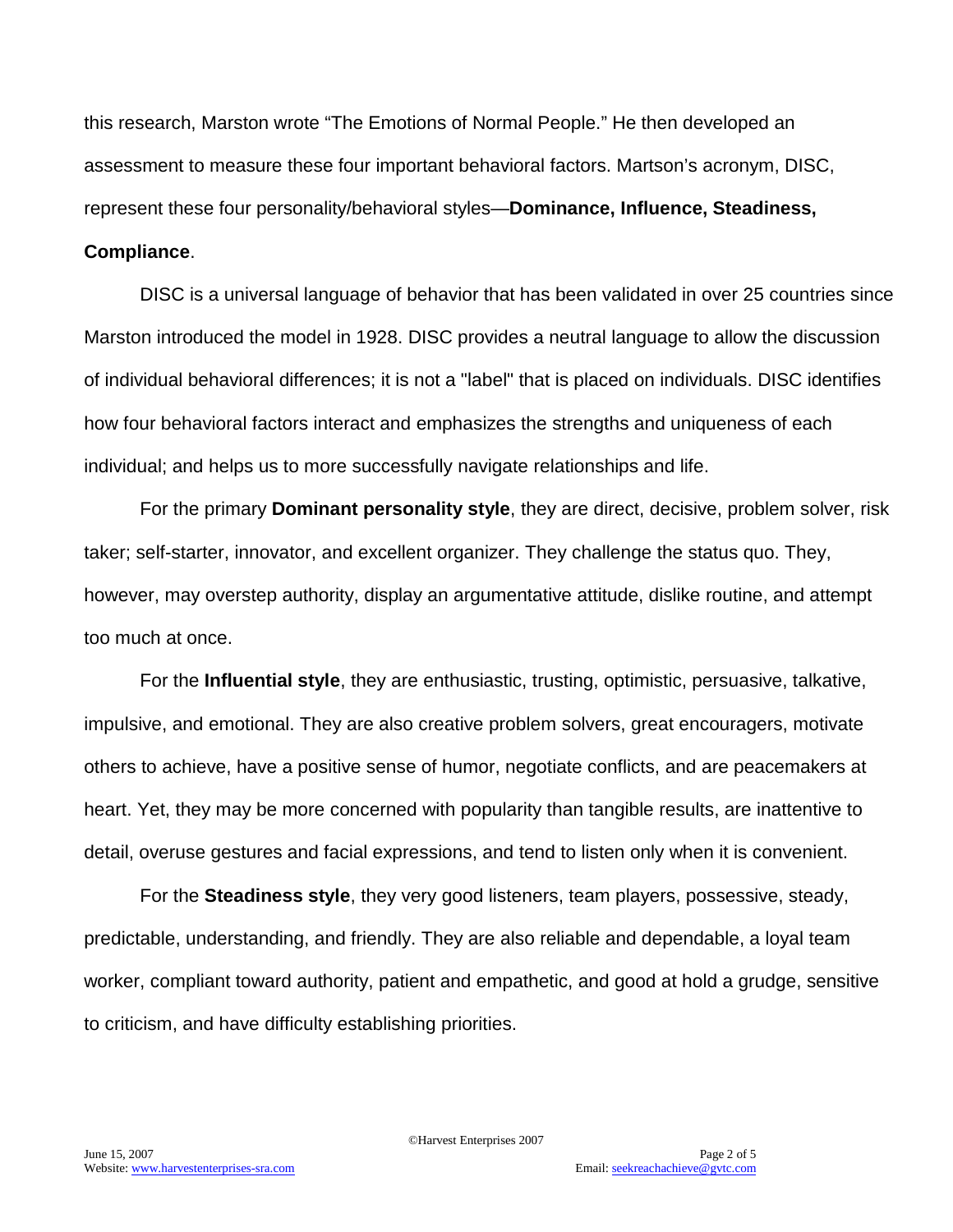For the **Compliance style**, they are accurate, analytical, conscientious, careful, factfinders, creative, precise, have high standards, and are systematic. They also contribute perspective, are an anchor of reality, conscientious and even tempered, thorough in all activities, define situations, & gather, criticize and test information. However, they may need clear-cut boundaries for actions/relationships, are bound by procedures and methods, get bogged down in details, prefer not to verbalize feelings, and will give in rather than argue.

So, how do these styles fit for a *Cleanie & Messie*? Most *Cleanies* express a combination of Dominant, Steadiness, and/or Compliance. For these cleanies, they are generally focused, on task to get the job done. For **Dominant cleanies**, they are generally optimistic, take-charge, goaloriented people. Yet, they tend to be dictatorial and impatient with others if the job isn't done their way and on time; and do not want to be taken advantage of. As you can probably imagine, they may be a "do it myself in order to do it right" kind of person or job it out with clear, required outcomes. They are hard to change. So, if you live or work with Dominants, and they are interfering with your life by their abrasive approach, you need to let them know about it. On the other hand, *Messies* really need the organizational abilities of Dominants once the tension between them is resolved. As long as the *Messie* asks for help, then Dominants can be a real asset.

For **Steady cleanies**, as long as they are affirmed and secure, they do a great job in housekeeping and stick to the schedule. Remember, Steadies are easygoing people, low-keyed, patient, and accommodating. Yet, they may not be easily motivated and do not have much get-upand-go; and can easily become a *Messie*. They tend to have a low-energy level and are indecisive at times. Planning major projects or marathon cleaning is not in their vocabulary; and may, at times, border on laziness. They just don't want to commit to something that will require more work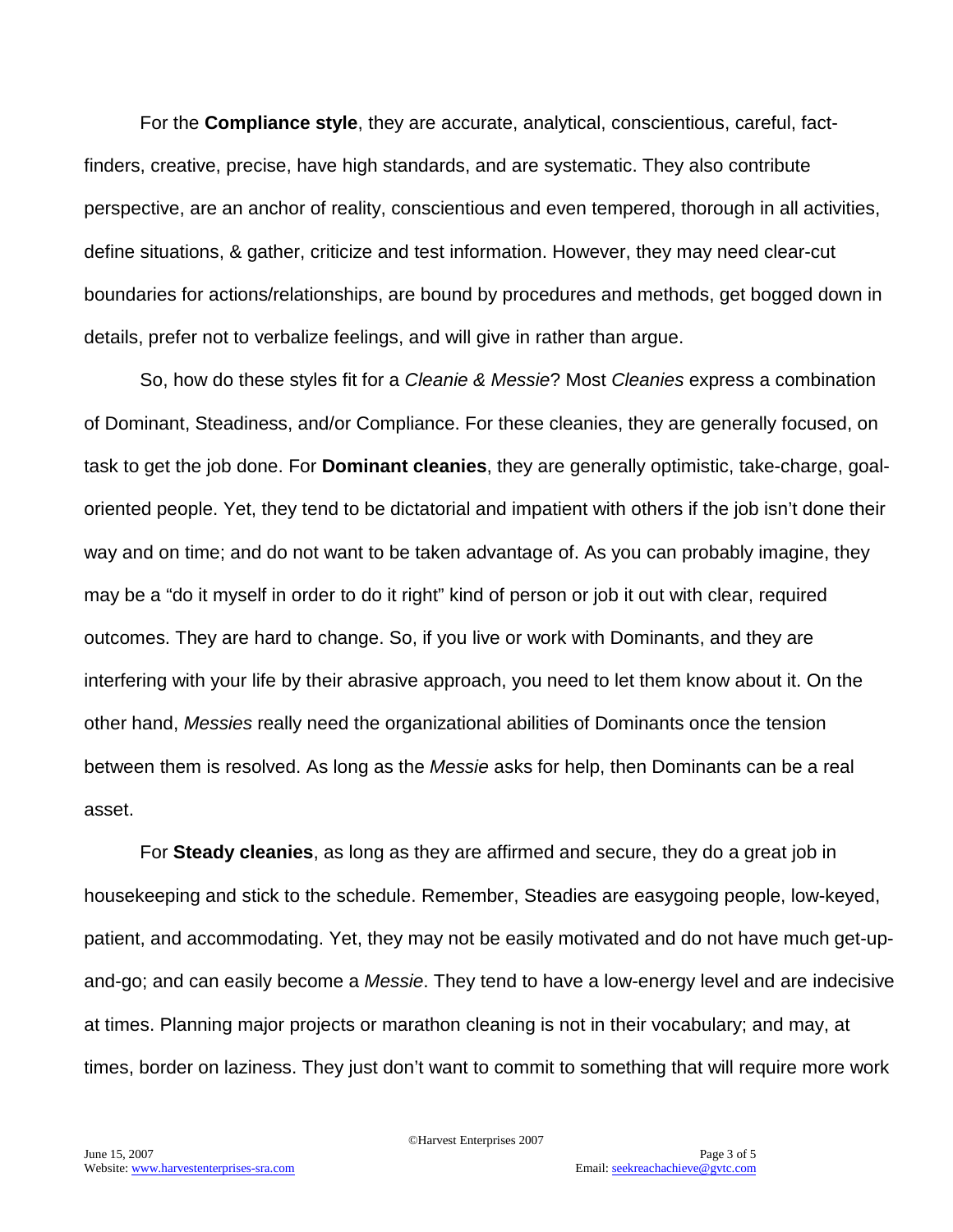than they really want to do. Sometimes, they really don't care if it's neat or not. They prefer to *think about things* rather than actually do the job. So, clear, continuous affirmation and encouragement with any task, taken one step at a time, is on the top of the list for working with a Steady as a cleanie or messie. Otherwise, they will feel overwhelmed; and that only amplifies their stubborn streak that may surface.

For the **Compliant cleanie**, the order that things are done and the details to get them done are paramount. Their focus is "how do I specifically get this job done and is the time line realistic?" If so, they are on task and on schedule to the very last detail. They live their best in a home that is orderly and serene. When it comes to housekeeping, they are perfectionists, and nothing a *Messie* does may be good enough for them. They may also be more critical and hurtful, which is the very same thing they are sensitive about. That sensitivity only amplifies their self-criticism as a perfectionist. They will then tend to procrastinate and slip into being a *Messie* themselves*.* Again, affirmation and clarity are the keys to getting Compliants back on task and secure.

Now, for the **Influential cleanie**—is there any such a person out there? I'm not certain. Although Influentials have so many great qualities, they are often inattentive to detail. While they love people and genuinely live in the moment, they also tend to forget things that need to be done, particularly when not convenient.

In other words, most *Messies* are basically Influentials. All the perfection the other personality styles live and breathe by drive Influentials crazy and even discourage them from trying. Yet, they need to balance their own primary behavioral characteristics with the others to stay on task. One solution for Influentials is to hire out to get the job done and enjoy the interactive relationship all at the same time.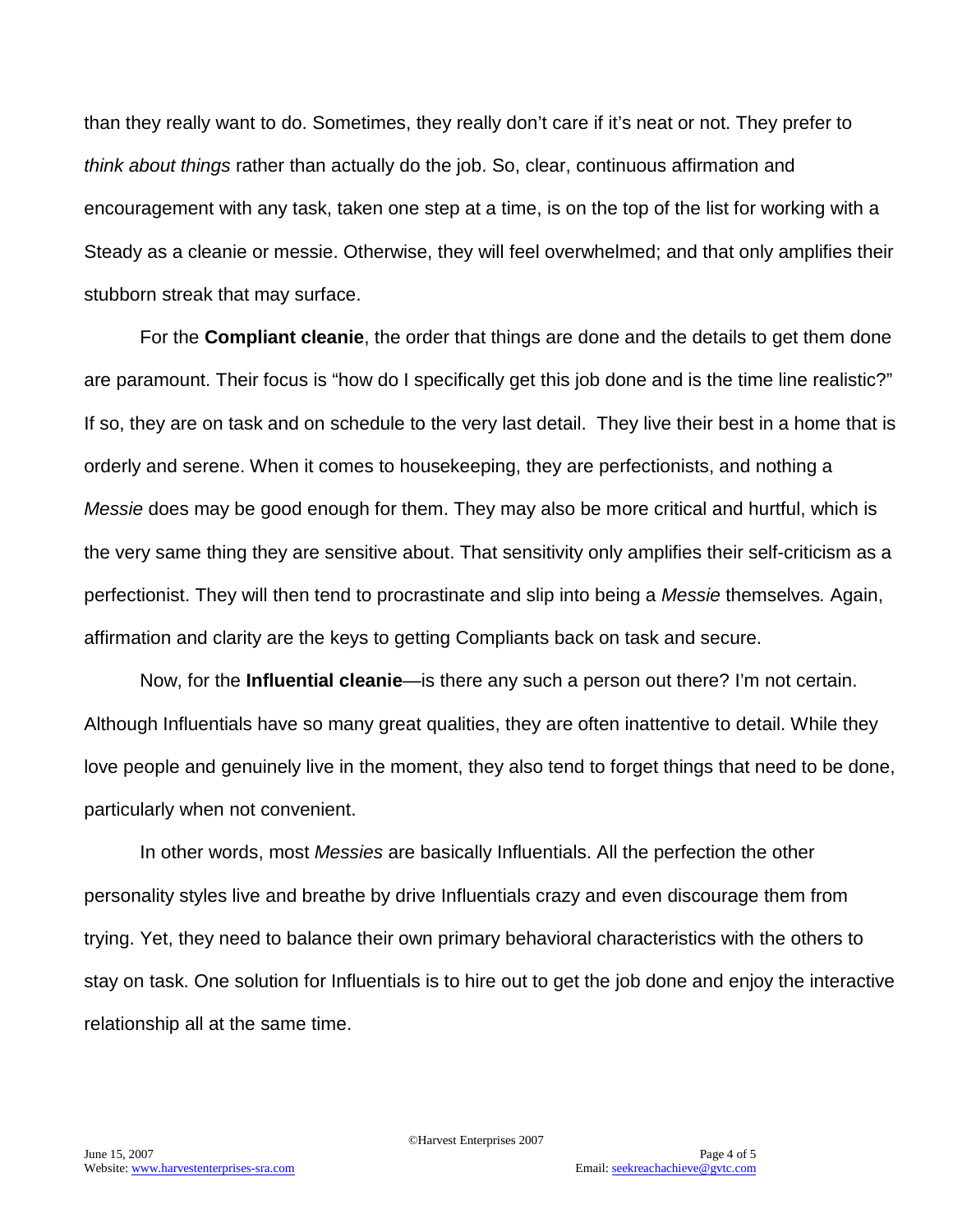Although, I have rarely hired out, I consider myself a reformed Influential *Messie* now *Cleanie.* Over the years, my secondary Compliant with a little Steady style has kicked in to keep me on task! There is no telling what I would be today without this blend—probably thoroughly enjoying people while having clutter and chaos when I walk into my home. Another reason for my willingness to change over the years is my Compliant/Steady and at time Dominant style hubby who helped maintain a standard I would never be able to sustain alone. That's for sure! While he worked on "the way" he communicated with me, I worked on actually "getting the job done!—and sharing the load with him, of course!"

Felton has actually added her own fifth temperament, *Messies Temperament Personality* combining many of the behavior characteristics of the other four. She also categorized *Messies*  styles with terms such as Perfectionist, Rebellious, Relaxed, Sentimental, Spartan, Clean, Safe, Old-Fashioned, and Idealistic. These varieties were covered in the earlier article. Feel free to check out the archives if you missed it; or contact me, and I'll be glad to send a copy your way via email.

Felton generally defined her *Messies Personality* style as frequently confused and frustrated by their own temperament, encompassing a "combination of conflicting characteristics of the other groups in varying combinations." Yet, they are basically Influential or Sanguine. These *Messies* can utilize their positive qualities for self-encouragement, sensitivity, and desire for true values of life such as art, beauty, and learning held by those styles. We *Messies* can then more fully experience the joy and rewards of becoming a genuine *Cleanie*.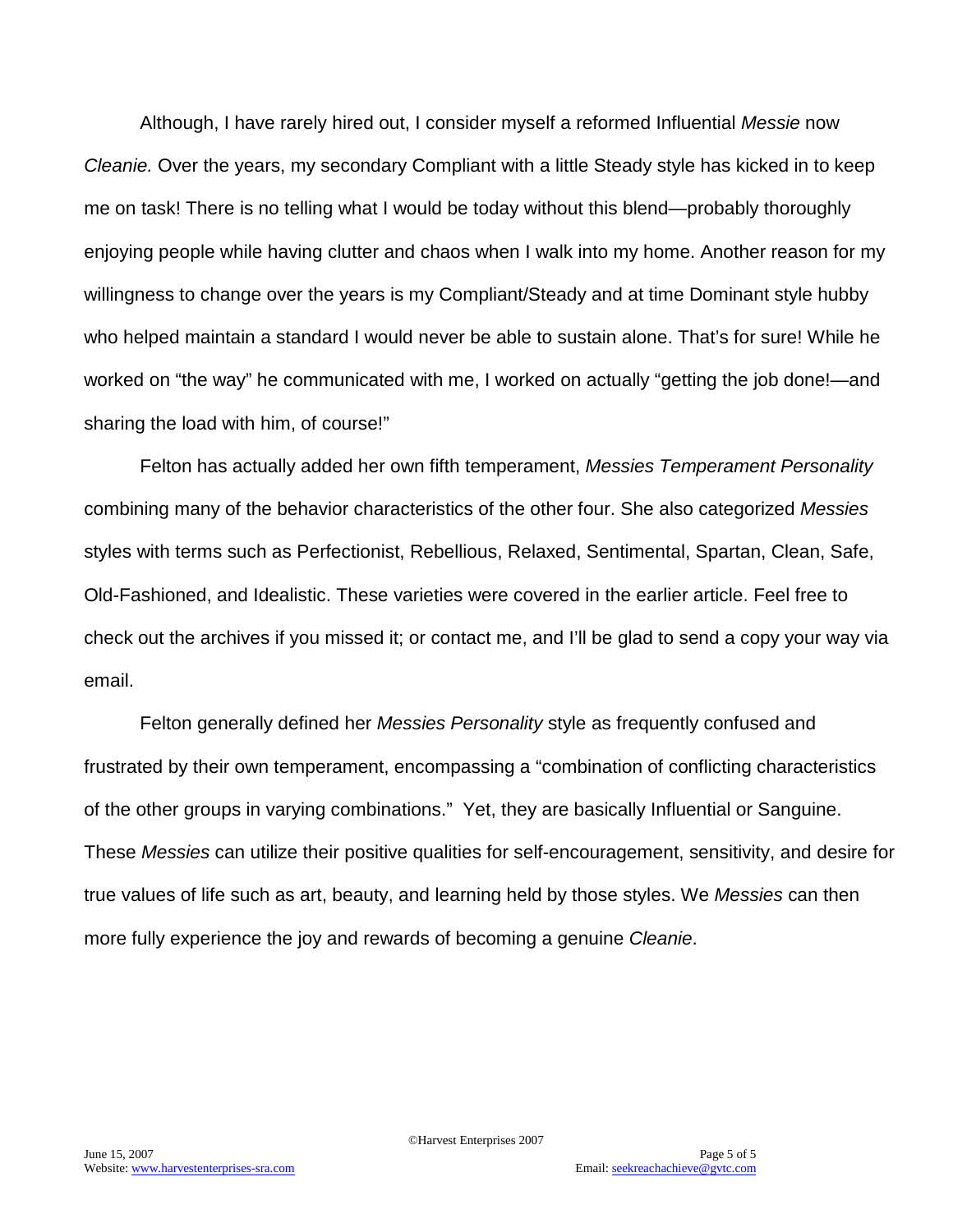



## *Housekeeping is Easy Compared to*  **House-Moving a Double-wide!**

Recently, we started getting "Dad, Help!" calls when our daughter decided to have her precious double-wide home moved from Kingsville to Corpus Christi, Texas—just a couple miles from her work as a clinical psychologist. At first, we thought, "No big deal. Sure, we'll come down and lend a hand." Then, she started to tell us about her eventful experience watching her house move down the highway—as certain parts came loose and flew away. All the time, she was writing down the list of "to do's" to get her home back in shape.

So, my husband, John, started to fill the back of the truck with every conceivable tool he may need—from assorted wrenches, saws & saw horses, clamps, paint, ladders, water power sprayer and, of course, duck tape! We then threw our luggage on top of the pile, our miniature schnauzer, Daisy, in the back seat, and we were off—Sir Galahad to the rescue!

Once we arrived, the adventure began. We were given the grand tour of her "to do" list. From closets, to living room, bathrooms, and utility room, John's analytical skills started spinning. The tour then continued to portions of the attic, roof, and under the house. We all gave out a torrential sigh and started to take inventory of the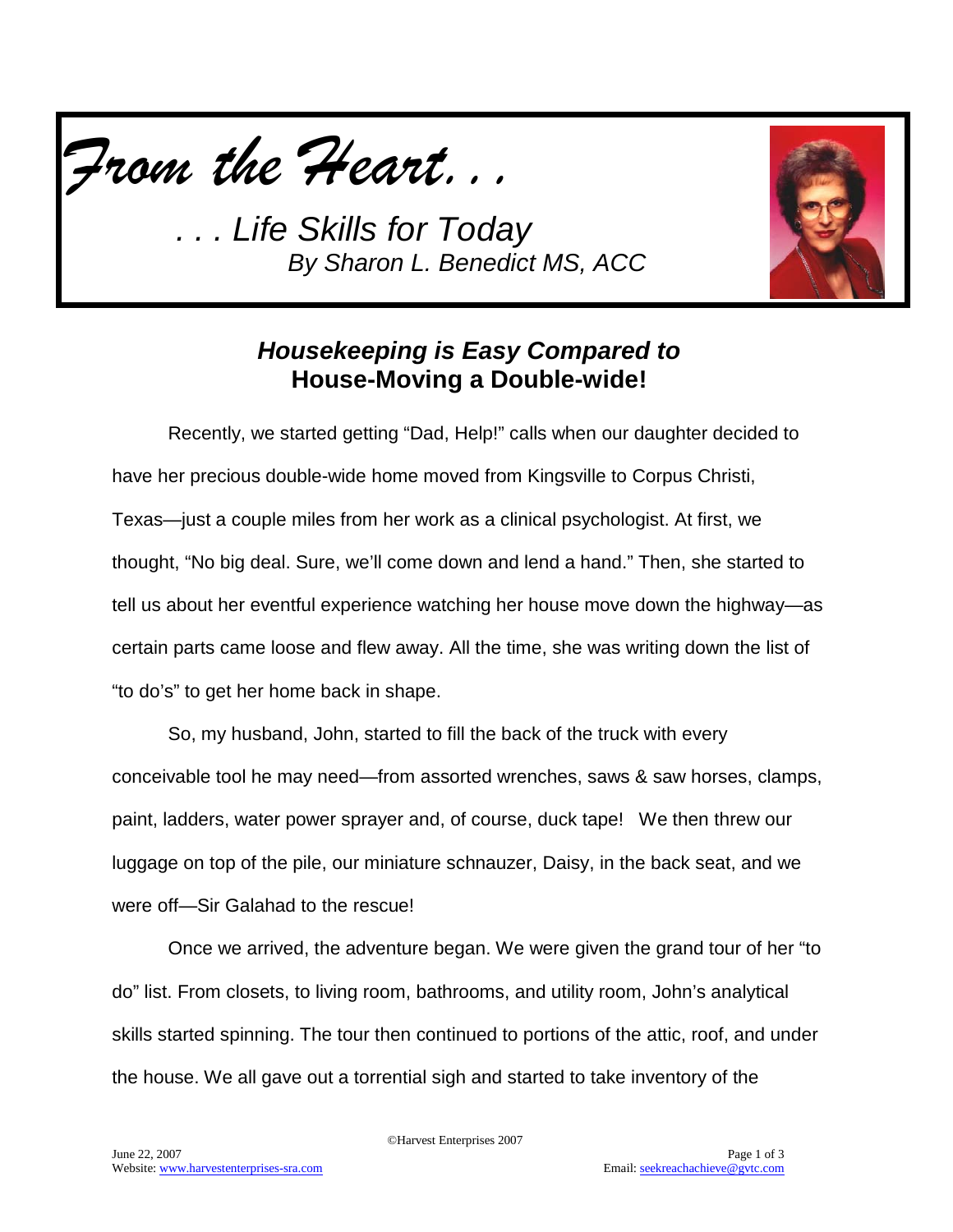available skirting to be reinstalled first. Then early the next morning, off to Lowe's to purchase additional parts. Forman John lined up his crew—myself, daughter, and her boyfriend—and assigned various construction and layout tasks.

As the day, 95 degree heat and humidity worn on, we all wondered if we would last one more hour. Yet, by 9:30pm we sat down and dutifully congratulated ourselves on a job well done. Husband, John, was even amazed at my memorable and Herculean skills hammering eight inch penny nails through the 4x4 landscape timber set in place on the ground and used to mount the skirting track around the house. At the young age of 62, I even amazed myself with any number of construction and cleaning tasks inside and out of the house.

The next several days were filled with remounting the crown moldings on the living room ceiling, the wall seam moldings, counter sinking the nails, and caulking down each piece. In addition, the air conditioning system needed to not only get back on line but get cooler. By the next late afternoon, it was cool enough to continue working. While John worked on the A/C and duct work (where the ducts and plumbing of two house-halves didn't quite come together right), I became the housecleaning maven. From ceiling fans, kitchen stove, refrigerator, bathtub, to toilets, I scrubbed, rubbed, and polished wherever my hands could reach. And don't forget how I magically removed caulking, sealing foam, and paint from the carpet!

By the end of five days, John had finished a quick seal of the roof eaves at risk of rain penetrating the house, and I power sprayed the vinyl siding to a beautiful white again. Our daughter came home from work that day and hope of having her home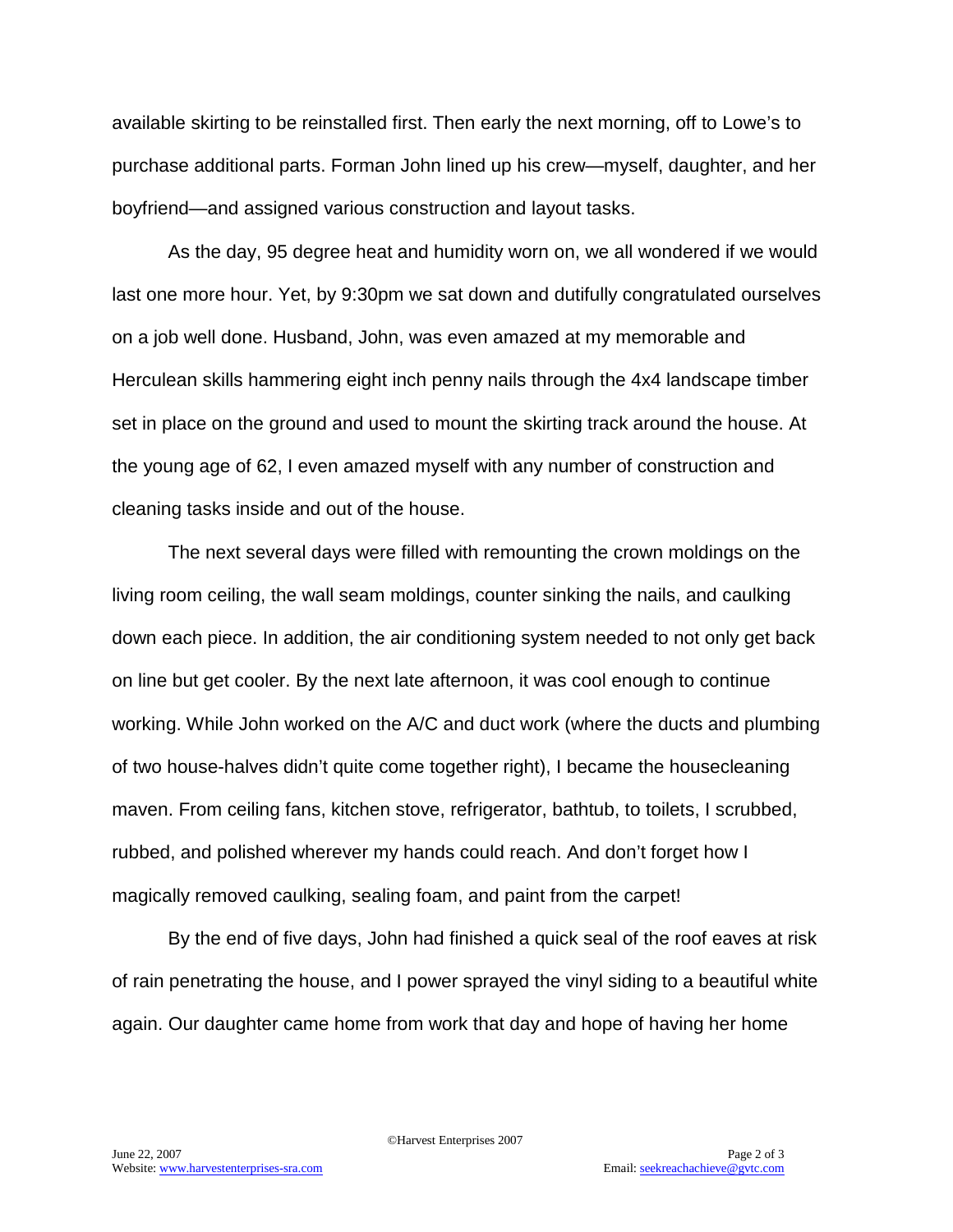back returned. With tears of relief and gratitude, she barbequed us a fantastic chicken and ribs dinner.

During those five days as we worked on each job, we came away with a more conciliatory and respectful attitude toward the movers. As we worked up close and personal with each part of the house, we were astounded how they were able to transport two house halves and actually have the walls, roof, and corners still in tact for the most part. Considering what could have happened, what we did in five days could almost be considered window-dressing! But not quite!

From all the scratches, bruises, broken fingernails, sunburn, and muscle workout, I have come away with a hearty respect for those who do hard physical labor every day. But in the end, we really enjoyed ourselves together as a family helping our daughter regain her homestead and clean house.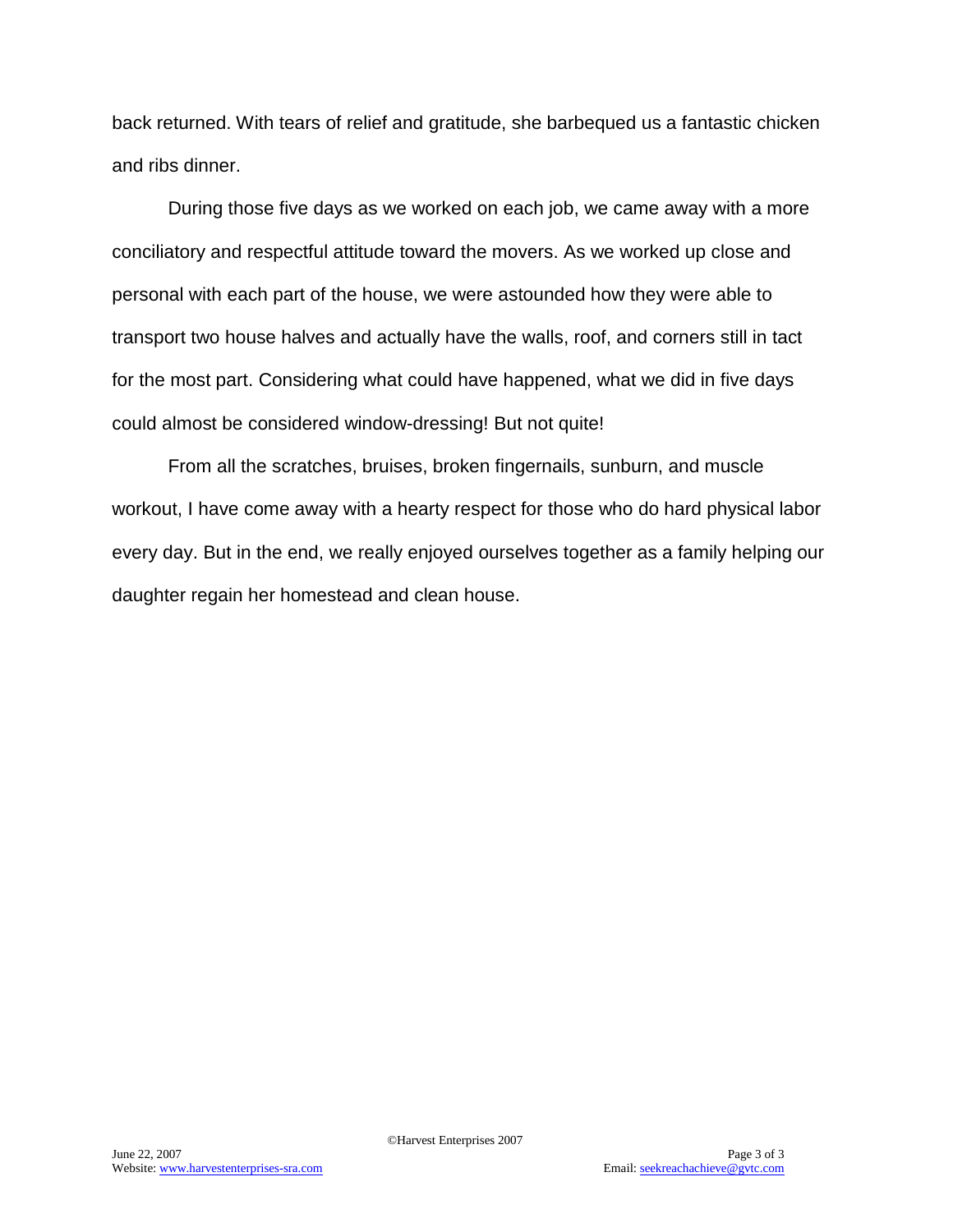



# *Housekeeping—Walking the Talk, most of the time!*

Recently, our friend Ron handed my husband, John, a listing of a house for sale he thought we may wish to check out in our community. Ron knew we had been looking for awhile but haven't yet found what we want and can afford. He also dropped a friendly hint through John that if we are continuing our house hunting, I may just need to do all the things I write about in my articles.

So, friend, does that imply I don't do them or what? Ron hasn't been the only reader or friend who has wondered if I really do what I write about. So, I am going on record right here to say, "Any life skill tips I give in my articles do NOT imply I do each and every one. Just ask my husband, John! Who can anyway? Human beings are not designed to be perfect, even if we think we are!

Although I try to do as many as my skills, motivation, and budget allow, I much prefer to share the load with someone else. It's a lot less stressful and much more fun for us people personality styles. I am also more than ready to hire out if the mood, budget, and John mutually agree—to have a "real" expert repair some part of our house or do the taxes. John surely knows that when I sweetly say, "Honey, this really needs to get done, and you are much more talented in this area than me."